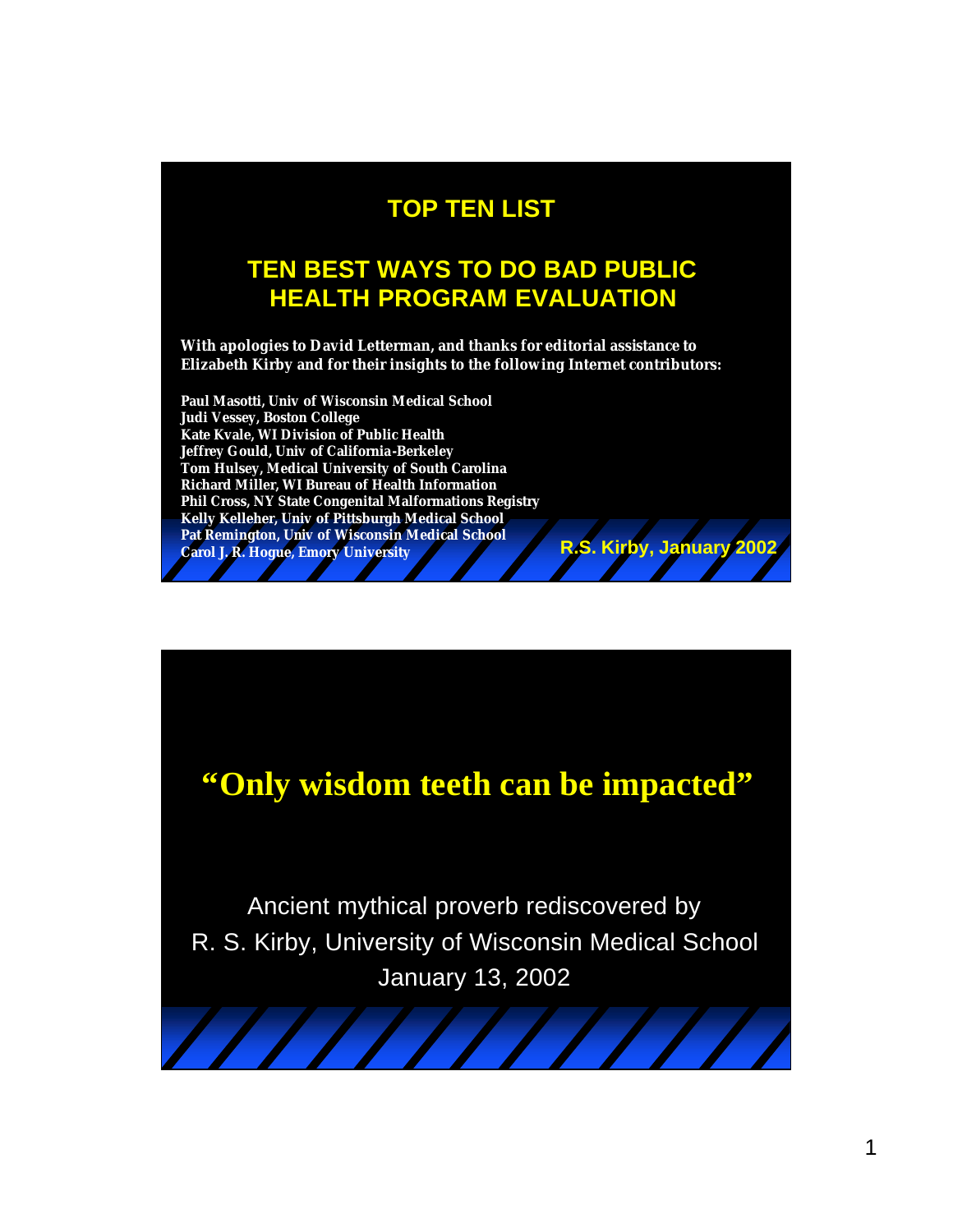#### **Number 10**

**New is Better**

**Never report negative program evaluation results. No one is interested in failure, it makes the program look bad, and it could jeopardize your future employment prospects.**

**Instead, rename the program. A name change and new or different funding means the program has been successfully and fully implemented.** 

**Top Ten List: Ten Best Ways to Do Bad Public Health Program Evaluation**

#### **Number 9**

**Out of Sight, Out of Mind**

**Forget about program evaluation methodology and its requirements until after the program has been designed and implemented.** 

**To improve on this, don't use a logic model in the design of the program itself. That way, no one will ever be able to figure out what the program does or what outcomes were anticipated. Then, follow Number 10.**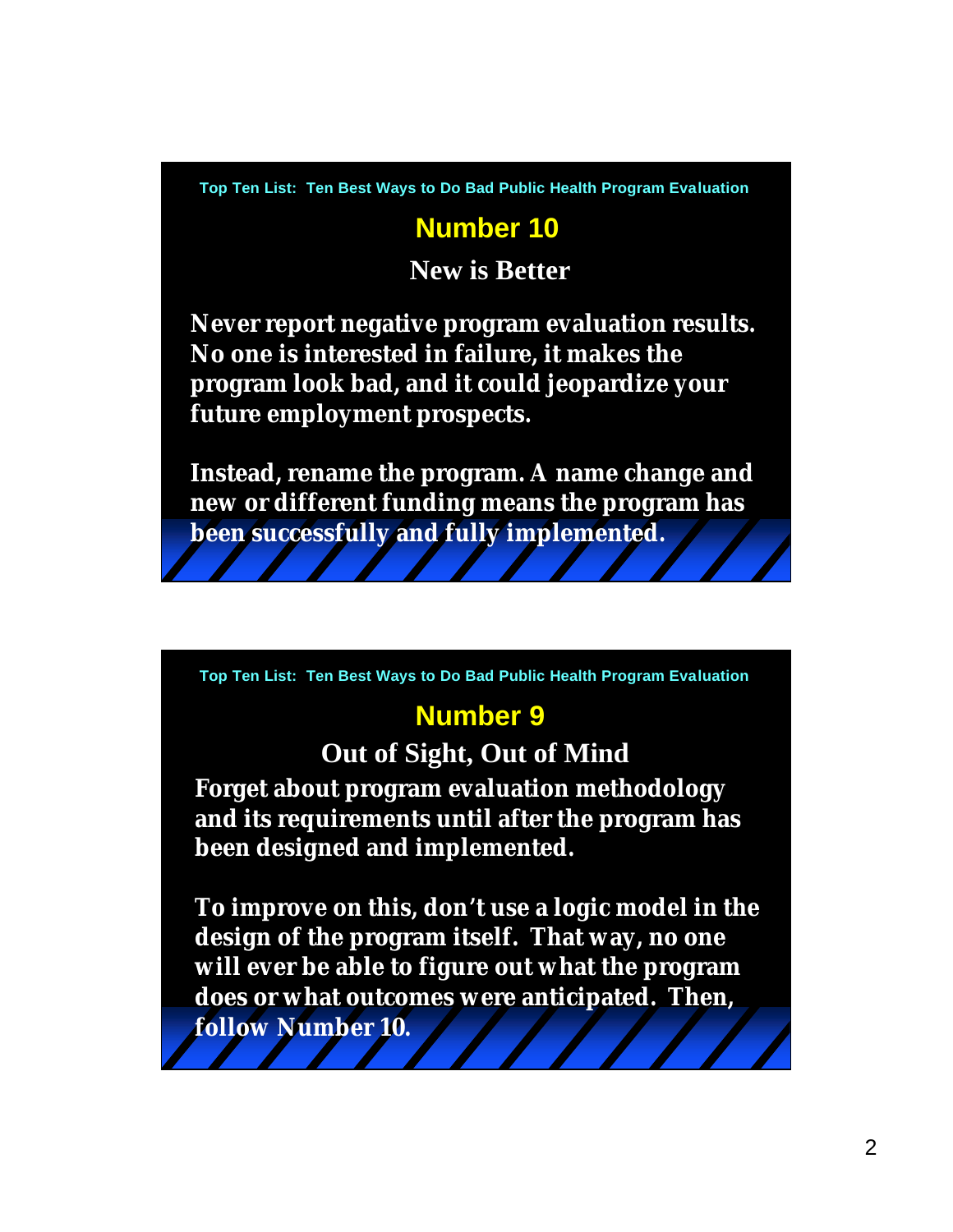## **Number 8 A Penny Saved . . .**

**Use only data from administrative health data sources (hospital discharge, Medicaid, WIC, etc.) to evaluate the health outcomes of the program.**

**Focus on cost and diagnostic data from these data sources – after all, cost savings are the only outcomes that matter, and the only way to measure them is from claims records . . . And you'll save on administrative costs too!**

**Top Ten List: Ten Best Ways to Do Bad Public Health Program Evaluation**

#### **Number 7 Blind Man's Bluff**

**Ignore all stakeholders and proceed as if you know all about the program and the population served.**

**When it comes time to design the evaluation, assign the task to the state evaluation office. Include no one actually involved with the program, the services it provides, or who actually knows what outcomes might reasonably be anticipated.**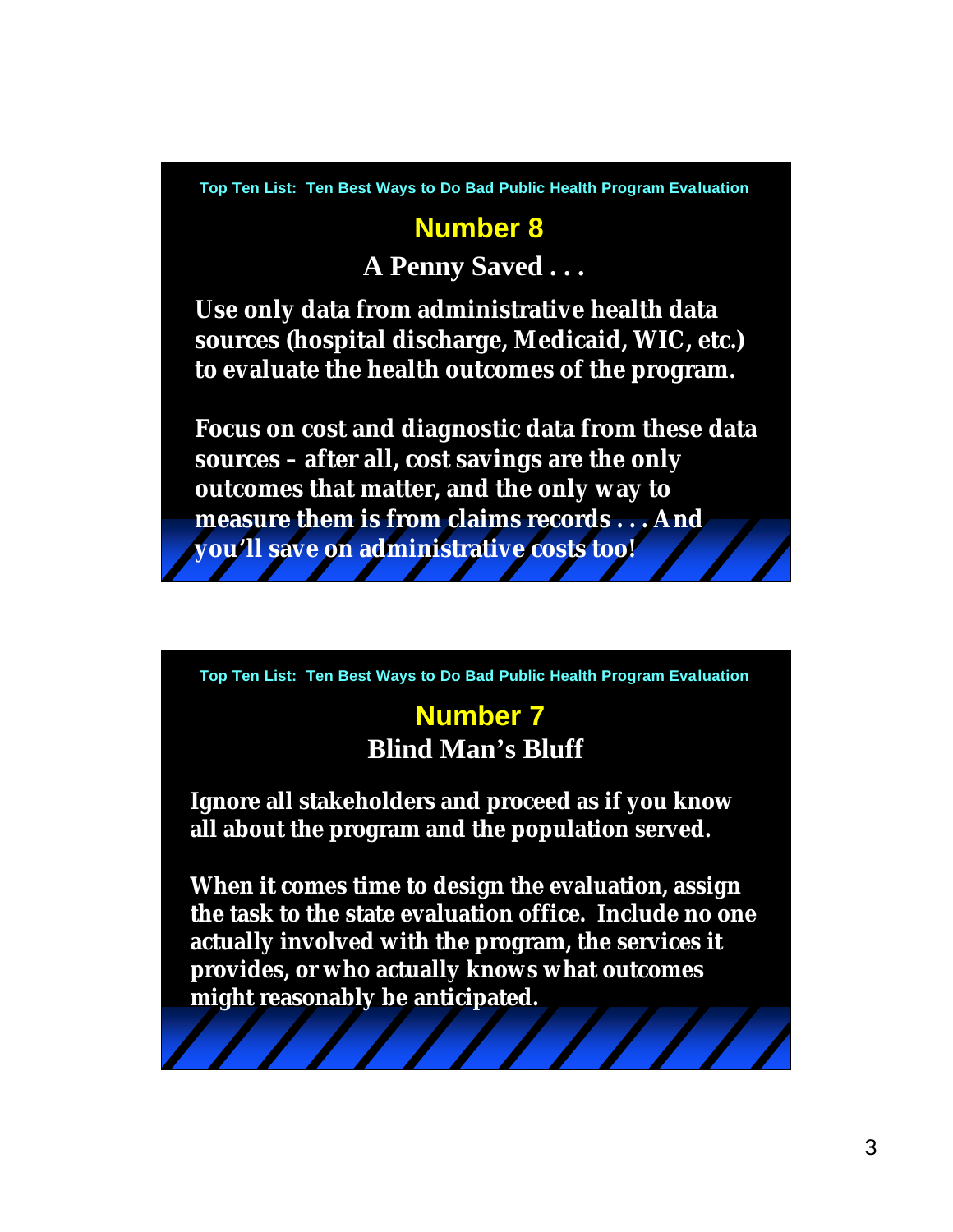### **Number 6 Catch-22**

**As a grants manager, require a comprehensive, sophisticated program evaluation that incorporates process, outcome, and impact components. Make it a mandatory component of the competitive renewal process while denying grantees all requests to use grant funds to pay for the program evaluation.** 

**Deny as extravagant any suggestion that program evaluation should cost 5 or 10% of the total budget.**

**Top Ten List: Ten Best Ways to Do Bad Public Health Program Evaluation**

### **Number 5**

**Go Fish**

**Never evaluate the program implementation. All public health programs are deployed exactly as designed, even when they weren't designed.**

**Focus instead on the outcomes, or better yet, jump straight to the impact.**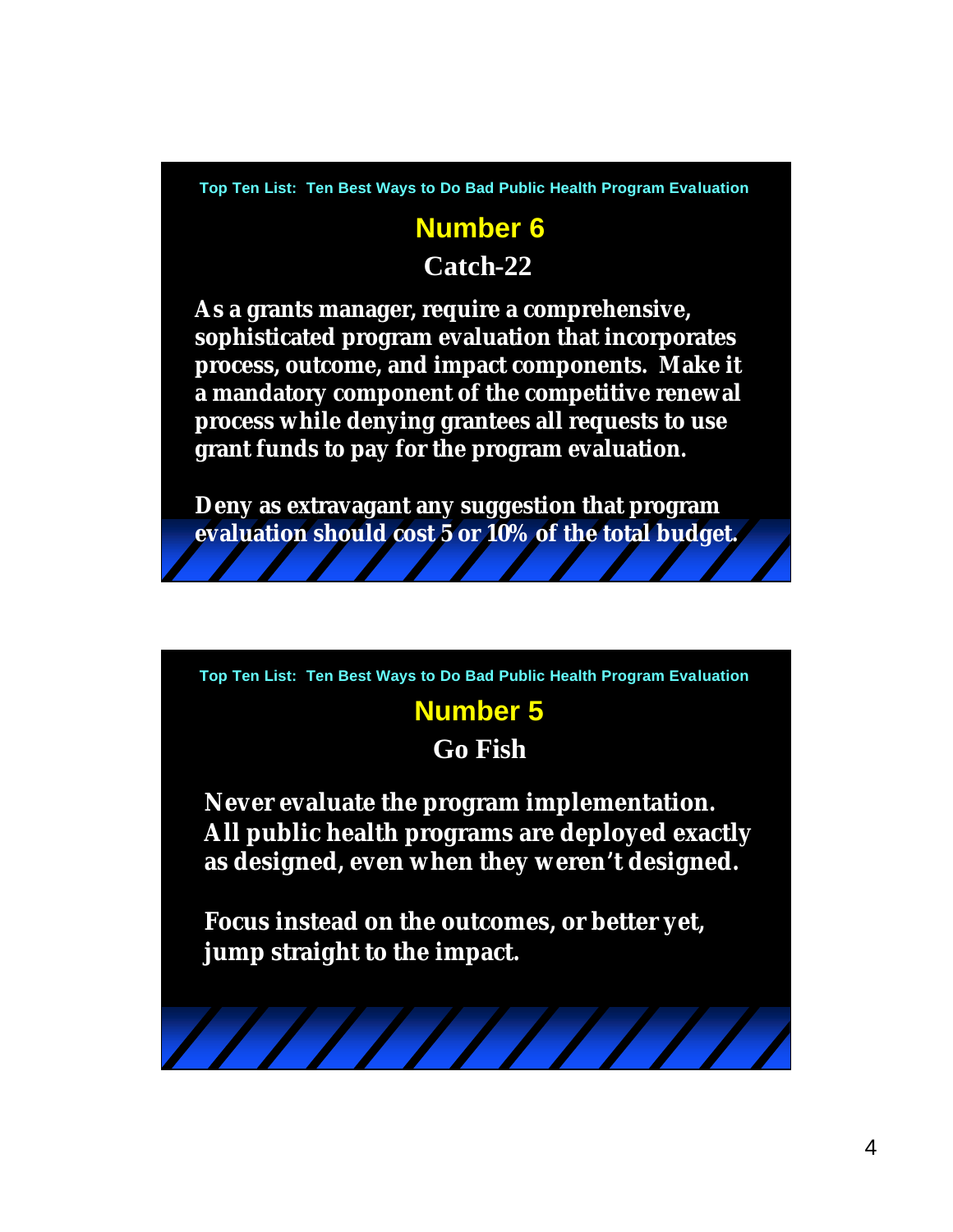## **Number 4 Use Round Pegs in Square Holes**

**All evaluation instruments, once tested and found to be psychometrically valid and reliable, in one population, must be valid and reliable for all populations, so go ahead and use them for your program evaluation.**

**Since the tool is so good, why not just translate to another language, and add or change a few** 

**questions?**

**Top Ten List: Ten Best Ways to Do Bad Public Health Program Evaluation**

#### **Number 3**

**Hire some "data people" (i.e. consultants) to review data for a set of outcomes to see if any can be attributed to the program. Then, select one of those as the program goal. If the Shoe Fits, Wear It**

**Object lesson: When a ballyhooed program comes under the magnifying glass, hire data miners to look for any change, real or coincidence, reasonable or ridiculous, and select what rises to the top as the goal. Evaluate on that outcome - you're sure to find success.**